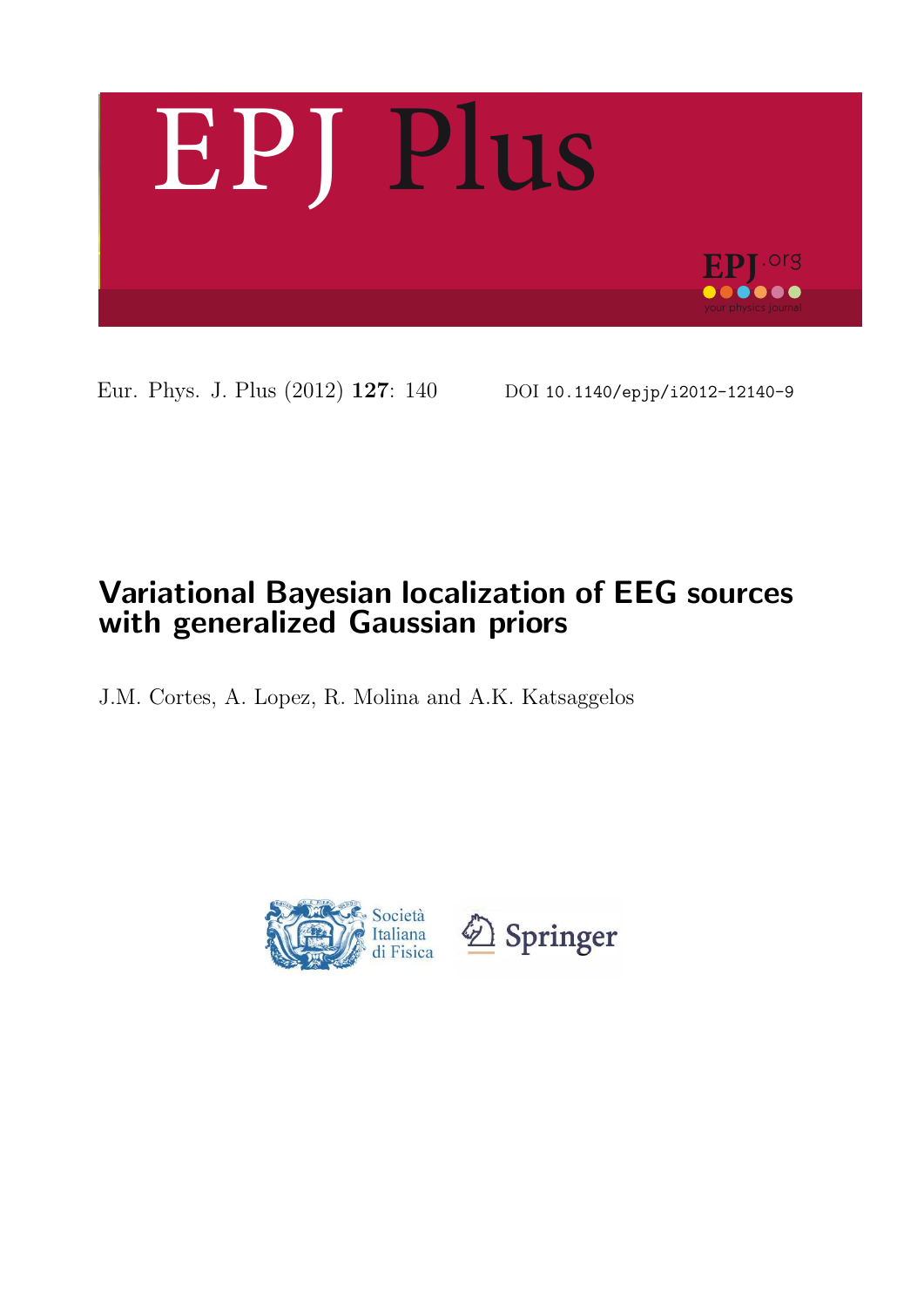Regular Article

## Variational Bayesian localization of EEG sources with generalized Gaussian priors

J.M. Cortes<sup>1,2,a</sup>, A. Lopez<sup>3,b</sup>, R. Molina<sup>4,c</sup>, and A.K. Katsaggelos<sup>5,d</sup>

1 Ikerbasque, The Basque Foundation for Science, E-48011, Bilbao, Spain

<sup>2</sup> Biocruces Health Research Institute. Hospital Universitario de Cruces. Plaza de Cruces s/n, E-48903 Barakaldo, Spain  $\frac{3}{2}$  Departmento de Langueiro y Sistemas Informáticos. Universidad de Creanada. E 18071 Cranada

Departamento de Lenguajes y Sistemas Informáticos, Universidad de Granada, E-18071 Granada, Spain

<sup>4</sup> Departamento de Ciencias de la Computación e Inteligencia Artificial, Universidad de Granada, E-18071 Granada, Spain  $^{5}$  Department of Electrical Engineering and Computer Science, Northwestern University, Eugeneten,

<sup>5</sup> Department of Electrical Engineering and Computer Science, Northwestern University, Evanston, Illinois 60208-3118, USA

Received: 7 July 2012 / Revised: 4 November 2012 Published online: 23 November 2012 – © Società Italiana di Fisica / Springer-Verlag 2012

Abstract. Although in the last decades the use of Magnetic Resonance Imaging has grown in popularity as a tool for the structural analysis of the brain, including MRI, fMRI and recently DTI, the ElectroEncephaloGraphy (EEG) is, still today, an interesting technique for the understanding of brain organization and function. The main reason for this is that the EEG is a direct measure of brain bioelectrical activity, and such activity can be monitorized in the millisecond time window. For some situations and cognitive scenarios, such fine temporal resolution might suffice for some aspects of brain function; however, the EEG spatial resolution is very poor since it is based on a small number of scalp recordings, thus turning the source localization problem into an ill-posed one in which infinite possibilities exist for the localization of the neuronal generators. This is an old problem in computational neuroimaging; indeed, many methods have been proposed to overcome this localization. Here, by performing a Variational Bayesian Inference procedure with a generalized Gaussian prior, we come out with an algorithm that performs simultaneously the estimation of both sources and model parameters. The novelty for the inclusion of the generalized Gaussian prior allows to control the smoothness degree of the estimated sources. Finally, the suggested algorithm is validated on simulated data.

## 1 Introduction

Electroencephalography (EEG) is a widely used technique to look into the brain [1–3]; compared to other neuroimaging modalities, its main advantage is that EEG allows for a direct measurement of neuronal activity with a time resolution as fine as to account for variations of neuronal activity in the order of few milliseconds. The main EEG disadvantage is that its spatial resolution is very poor. In fact, a big challenge for the EEG is to achieve a good physiological solution to the (so-called) ill-posed localization problem; namely, based on the scalp recordings to approach an estimation for the cortical generators of the scalp signals. Bayesian Inference has a long tradition in the EEG source localization problem, see, for instance, [4–12], in which by adding some prior information into the sources space it is possible to find (under those assumptions) the localization of the sources which is consistent with the observed scalp recordings.

Following previous studies, here we present a Bayesian Inference formalism with two important features: 1) it utilizes a generalized Gaussian prior for the sources and 2) it uses a Variational Bayesian approach for the estimation of both hyperparameters and sources. The combined estimation for hyperparameters and sources has been addressed before by applying an Expectation-Maximization algorithm  $[5, 6]$ , see also  $[9]$  for a discussion of empirical Bayesian approaches to the source localization problem. Estimation of both sources and hyperparameters has also been approached before by Variational Bayesian methods with Gaussian priors [10]. In this paper, the use of a generalized Gaussian prior distribution for the sources introduces a control (shape) parameter  $1 \leq p \leq 2$  which allows to control the smoothness

a e-mail: jesus.cortesdiaz@osakidetza.net

b e-mail: alopez@ugr.es

c e-mail: rms@decsai.ugr.es

d e-mail: aggk@eecs.northwestern.edu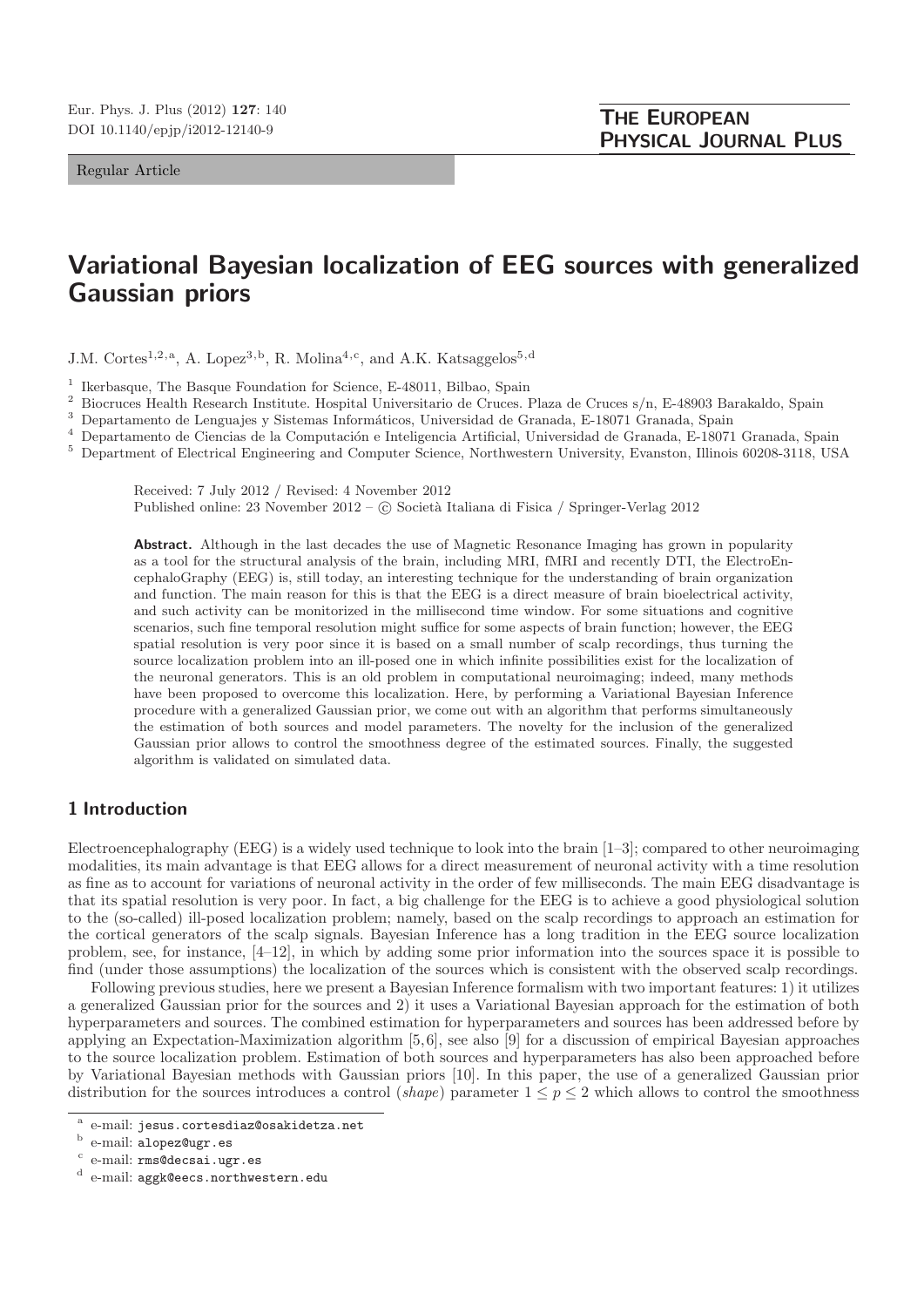degree of the estimated sources. Interestingly, the generalized Gaussian prior is equivalent to the use of the Lp-norm to define the energy of the prior distribution [13]. Thus, the use of the generalized Gaussian prior allows to recover in an elegant form previously reported source localization models; for instance, a Gaussian prior (achieved for  $p = 2$ ) coincides with the so-celebrated algorithm LORETA [4] if no hyperparameters estimation is performed; the case for  $p = 2$  and hyperparameters estimation by the Variational Bayesian approach was addressed in [10]; the case  $p = 1$ produces a Laplacian prior, which was shown to approximate Total-Variations priors [14]. For other values of p new solutions can be explored. Once the modelling is completed, the use of the Variational Bayesian inference [15, 16] comes out with an iterative algorithm to estimate, given the scalp observations, the posterior distribution of sources and hyperparameters. This inference procedure is, as we shall explain later, much more powerful than the use of solely point estimates since it allows to examine, for instance, the variance of the estimated unknown variables.

Interestingly, Babacan *et al.* [17] showed in image processing that the use of Gaussian priors  $(p = 2)$  worked well for the reconstruction of smooth images whilst Laplacian priors  $(p = 1)$  worked better for edge reconstruction; they also showed the possibility of improving the recostruction of some images for intermediate values of  $1 < p < 2$  compared to the extremal situations of  $p = 1$  and  $p = 2$ . Here, we bring these results to the problem of EEG source localization and similarly conclude that the abrupt distributed sources are better localized for  $p = 1$  and this happens independently of the noise level. In contrast, the localization of smooth profiles depends critically on the noise: for high noise, the localization is practically independent of p, but for low noise the localization is better for  $p = 2$ . Intermediate situations can occur for a different p.

It is important to note that, while smooth sources are physiologically plausible to describe most of brain activity situations, in pathological conditions such as localized epilepsy, in which the electrical activity becomes strong, highly synchronous, in a small well-localized region (even that small as an individual source point), a smooth source estimation is unrealistic and the use of models that account for abrupt source patterns is necessary. So, we need workable localization methods as the one presented here which can localize both smooth or abrupt sources.

To summarize, we present here a generalized Gaussian prior, which, by simply varying a parameter p, allows the use of the same algorithm to localize sources with very different profiles of electrical activity, and also a Variational Bayesian inference method (which avoids hyperparameter hand-tuning) and provides information on the uncertainty of the estimated parameters and sources.

The paper is organized as follows. In sect. 2 we detail the methods, including: 1) the Modelization, 2) the Bayesian formulation, 3) the Variational Bayesian approach, 4) the iterative algorithm for the EEG source localization, 5) a comparison to other similar existing methods, 6) the calculation of the Lead Field matrix, 7) the explanation of the two different simulated conditions, 8) the generation of the observations and, finally, 9) the initial conditions used for simulations. In sect. 3 we apply our algorithm to simulated data for two different conditions, one in which strong sources are initially localized in a narrow region, named *abrupt* sources, and one in which weak sources are widespread throughout the whole cortical surface, named *smooth* sources. For both situations, we utilize different values of the  $p$ parameter, with  $1 \leq p \leq 2$ , quantify performance and numerically validate the hyperparameters estimation provided by our algorithm. Finally, conclusions are presented in sect. 4.

## 2 Methods

### 2.1 Modelization

We do not assume here to have a given numbers of dipoles at a specific location and responsible for the scalp signals; in contrast, we use distributed source modeling, in which it is possible to have source dipoles at all possible locations within the brain space (representing, for instance, source points in grey matter). We assume that there are  $n_d$  dipoles generating activity represented by the vector j and responsible of the observations, which, represented by the vector v, correspond to the electrical potentials registered by  $n_e \ll n_d$  sensors on the scalp. In general, for each dipole, its sources activity is represented by a 3D vector (its electrical field), but hereon we consider only one component, corresponding to the perpendicular direction to the cortical surface. At each time instant, observations and sources are linearly related, and we can write

$$
\mathbf{v} = \mathcal{L}\mathbf{j} + \boldsymbol{\epsilon},\tag{1}
$$

where the noise  $\epsilon$ , hereon, is assumed to be a Gaussian with a covariance matrix in which all off-diagonal terms are equal to zero, *i.e.*, the noise at each sensor is independent of the noise at other sensors. In addition to this, it is assumed that the noise at each sensor has zero mean and unknown variance  $\beta^{-1}$ .

The matrix  $\mathcal L$  relating observations and sources is of size  $n_e \times n_d$  and is named the Lead Field matrix. To calculate  $\mathcal L$ , one needs the positions of both sensors and sources and knowledge on the specific head model. In sect. 2.6, we provide details on its calculation.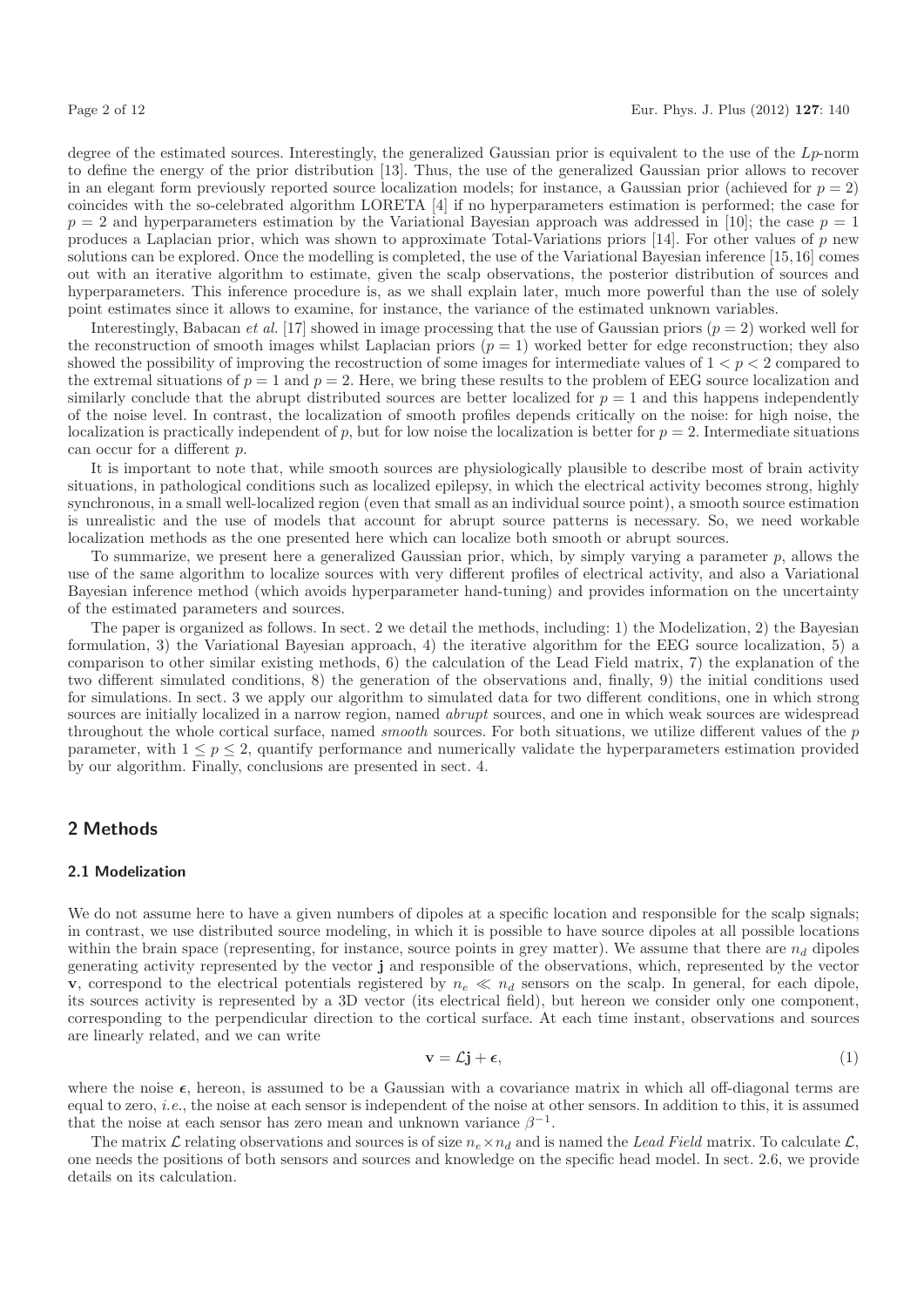#### 2.2 Bayesian formulation

The Bayesian formulation of the EEG source localization problem needs to define and manipulate the joint distribution to estimate, consistently with the observations, both sources and hyperparameters. Firstly, we will consider that the observations probability distribution (*i.e.* the likelihood) is Gaussian, *i.e.*,

$$
\text{prob}(\mathbf{v}|\mathbf{j},\beta) \propto \beta^{\frac{n_e}{2}} \exp\left[-\frac{\beta}{2} \parallel \mathbf{v} - \mathcal{L}\mathbf{j} \parallel^2\right],\tag{2}
$$

where the hyperparameter  $\beta$  controls the sensor noise variability. For the prior, we will take

$$
\text{prob}(\mathbf{j}|\alpha) \propto \alpha^{\frac{n_d}{p}} \exp\left[-\alpha \sum_{i}^{n_d} \sum_{l=1}^{n_i} |j_i - j_{i:l}|^p\right],\tag{3}
$$

in which the hyperparameter  $\alpha$ , named the scale hyperparameter, controls the contribution that the prior has on the source estimation compared to the contribution coming solely from the observations. This prior is named a *generalized* Gaussian prior as the parameter p, with  $0 \le p \le 2$ , allows for localization in different scenarios:  $p = 2$  recovers the standard Gaussian prior [4];  $p = 1$  the Laplacian prior; and otherwise it accounts for intermediate situations. For p values smaller than 1, the generalized Gaussian prior allows for localization of sparser sources (this possibility has not been explored in this paper). The index  $l$  in eq. (3) labels the different nearest neighbors at site  $i$ ; the total number of nearest neighbors (per site) is represented by  $\eta_i$ . In constrast to regular (cubic) lattices,  $\eta_i$  in a realistic cortical mesh is not always the same but varies depending on i, and this is why we are denoting it by  $\eta_i$ .

To model the joint distribution we will make use of the hierarchical Bayesian paradigm in which the estimation is performed in two stages: first, over the two distributions, observations and prior, and second, over the hyperparameters. The joint global distribution is then conveniently written as

$$
prob(\alpha, \beta, \mathbf{j}, \mathbf{v}) = prob(\alpha) prob(\beta) prob(\mathbf{j} \mid \alpha) prob(\mathbf{v} \mid \mathbf{j}, \beta).
$$
\n(4)

The Gaussian distribution for the likelihood, eq. (2), is known to be conjugated to Gamma distributed priors. This means that when a Gaussian likelihood is multiplied by a Gamma prior the resulting posterior distribution is Gamma distributed as well [18]. We use, for this reason, Gamma distributions to model the hyperpriors  $prob(\beta)$  and  $prob(\alpha)$ , given by

$$
prob(\omega) = \Gamma(\omega | a_{\omega}^o, b_{\omega}^o) \propto \omega^{a_{\omega}^o - 1} \exp\left[-b_{\omega}^o \omega\right],\tag{5}
$$

where  $\omega > 0$  denotes either hyperparameter  $\alpha$  or  $\beta$ , and  $a^o_\omega > 0$  and  $b^o_\omega > 0$  are the parameters defining the Gamma distribution, which are assumed to be known (see the appendix for further details about the Gamma distribution).

Now, with eqs.  $(2)$ ,  $(3)$  and  $(5)$  the joint distribution eq.  $(4)$  can be explicitly written and ready to perform Bayesian inference, which is based on calculating (or approximating)

$$
prob(\alpha, \beta, \mathbf{j}|\mathbf{v}) = prob(\alpha, \beta, \mathbf{j}, \mathbf{v}) / prob(\mathbf{v}).
$$
\n(6)

Note that if  $\alpha$  and  $\beta$  were known we could use the so-called Maximum A Posteriori (MAP) approach and estimate j by solving

$$
\hat{\mathbf{j}} = \arg\max_{\mathbf{v}} \text{prob}(\mathbf{j}|\mathbf{v}, \alpha, \beta) = \arg\min_{\mathbf{j}} \alpha \sum_{i}^{n_d} \sum_{l=1}^{n_i} |j_i - j_{i:l}|^p + \frac{\beta}{2} \|\mathbf{v} - \mathcal{L}\mathbf{j}\|^2.
$$
 (7)

However, this procedure requires a knowledge of model parameters that we may not have; furthermore, even if the model parameters are known it is of great interest to estimate the posterior distribution (for instance, by using its variance, it allows to address how confident our method is on the provided estimates). In next subsection, we derive a Variational Bayesian approach for the estimation of the posterior distribution.

#### 2.3 The Variational Bayesian approach

We present here an approximation to estimate the posterior distribution, eq. (6). More concretely, the posterior distribution will be approximated by  $q(\alpha, \beta, \mathbf{j})$ , a distribution that factorizes over the hyperparameters, *i.e.*,

$$
q(\alpha, \beta, \mathbf{j}) = q(\alpha, \beta)q(\mathbf{j})\tag{8}
$$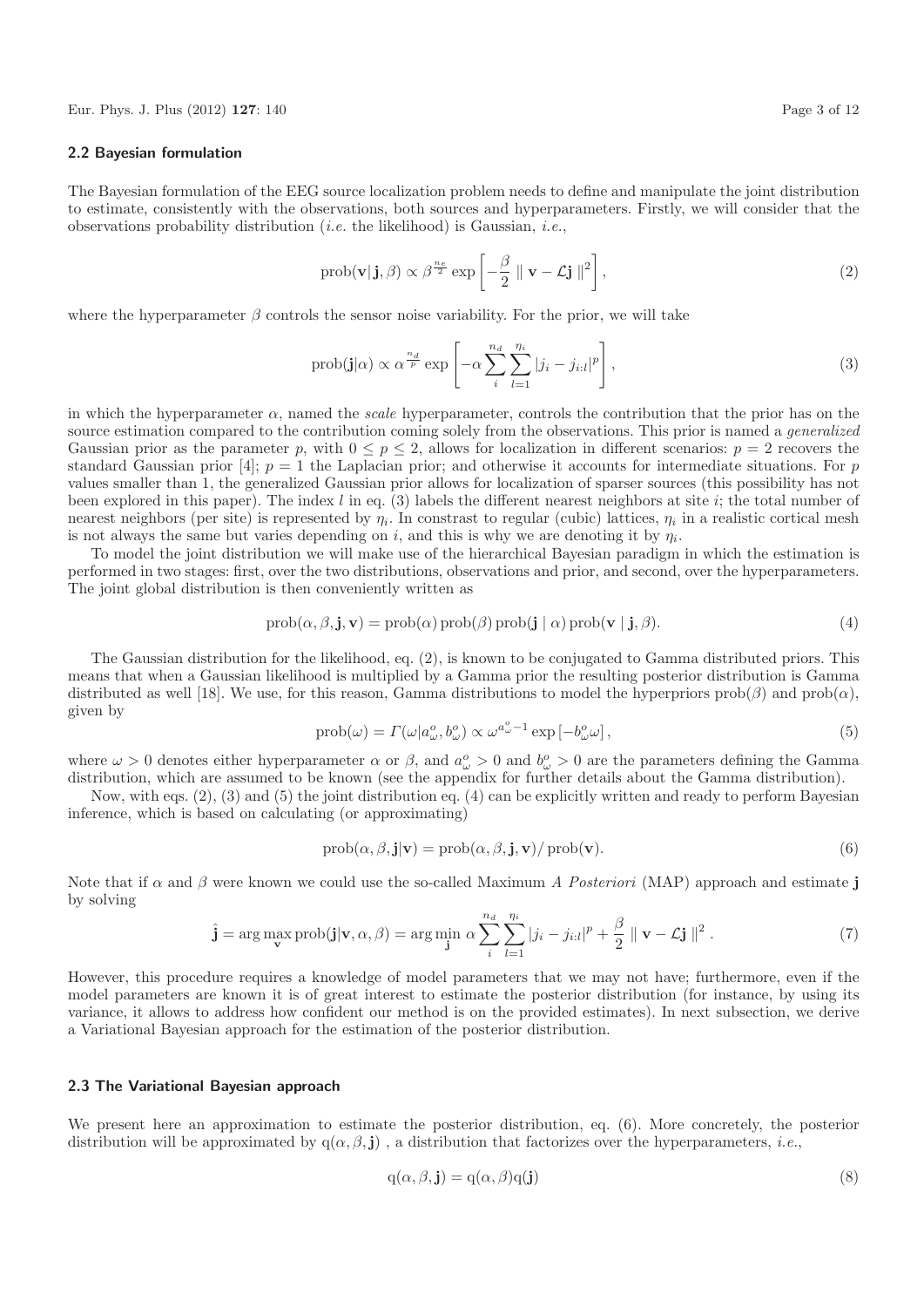Page 4 of 12 Eur. Phys. J. Plus (2012) 127: 140

and which is found by minimizing the Kullback-Leibler (KL) distance [19] between  $q(\alpha, \beta, j)$  and prob $(\alpha, \beta, j | v)$ , *i.e.*,

$$
C_{KL}(q(\alpha, \beta, \mathbf{j}) \parallel prob(\alpha, \beta, \mathbf{j} \mid \mathbf{v})) = \int_{\alpha} \int_{\beta} \int_{\mathbf{j}} q(\alpha, \beta, \mathbf{j}) \log \left( \frac{q(\alpha, \beta, \mathbf{j})}{prob(\alpha, \beta, \mathbf{j} \mid \mathbf{v})} \right) d\alpha d\beta d\mathbf{j}
$$

$$
= \int_{\alpha} \int_{\beta} \int_{\mathbf{j}} q(\alpha, \beta, \mathbf{j}) \log \left( \frac{q(\alpha, \beta, \mathbf{j})}{prob(\alpha, \beta, \mathbf{j}, \mathbf{v})} \right) d\alpha d\beta d\mathbf{j} + log prob(\mathbf{v}). \tag{9}
$$

This quantity is always non-negative and equal to zero if, and only if,  $q(\alpha, \beta, j) = prob(\alpha, \beta, j | v)$ . Notice that in the last equality in eq. (9) we are using  $prob(\alpha, \beta, \mathbf{j}, \mathbf{v})$ , which we know, and not  $prob(\alpha, \beta, \mathbf{j}|\mathbf{v})$ , which is unknown. Also note that the explicit knowledge of prob(**v**) is not needed in the estimation of  $q(\alpha, \beta, j)$ .

The generalized Gaussian prior considered here and given in eq. (3) makes it hard to perform the integral appearing in eq. (9). To overcome this difficulty, we will approximate the original prior prob(j| $\alpha$ ) by a lower bound that makes plausible the integration. In concrete, and similarly to the strategy followed in [17], we will make use of the following quadratic function:

$$
M(\alpha, \mathbf{j}, \mathbf{u}) = \alpha^{N/p} \exp\left[ -\frac{\alpha p}{2} \sum_{i=1}^{n_d} \sum_{l=1}^{\eta_i} \left[ \frac{(\Delta_i^l(\mathbf{j}))^2 + \frac{2-p}{p} u_{i,l}}{u_{i,l}^{1-p/2}} \right] \right],
$$
(10)

which, satisfying prob(j| $\alpha$ )  $\geq cM(\alpha, j, u)$  (with c a constant), makes the integration of the KL distance easier. The vector **u** has elements  $u_{i,l}$  with values, which as we will see later, depend on the first-order spatial differences of the sources j with respect the distribution  $q(j)$ , cf. eq. (16); in such way the vector **u** is encoding the local-spatial sources activity. In other words, we are using a spatially varying Gaussian distribution to provide a majorization of the original prior distribution.

The operator  $\Delta_i^l$  in eq. (10) denotes the first-order difference with respect to the l neighbor of site i. By these considerations, it can be shown that

$$
\text{prob}(\alpha, \beta, \mathbf{j}, \mathbf{v}) \ge c \text{ prob}(\alpha) \text{ prob}(\beta) M(\alpha, \mathbf{j}, \mathbf{u}) \text{ prob}(\mathbf{v}|\mathbf{j}, \beta) \equiv F(\alpha, \beta, \mathbf{j}, \mathbf{u}, \mathbf{v}),\tag{11}
$$

where c is a constant. Thus the estimation of the posterior distribution is finally mapped to the minimization of an upper bound of the KL distance, i.e.,

$$
C_{KL}(q(\alpha, \beta, \mathbf{j}) \parallel prob(\alpha, \beta, \mathbf{j} \mid \mathbf{v})) \le \int_{\alpha} \int_{\beta} \int_{\mathbf{j}} q(\alpha, \beta) q(\mathbf{j}) \log \left( \frac{q(\alpha, \beta) q(\mathbf{j})}{F(\alpha, \beta, \mathbf{j}, \mathbf{u}, \mathbf{v})} \right) d\alpha d\beta d\mathbf{j}.
$$
 (12)

To summarize, using the Variational Bayesian approach and the lower bound in eq. (11), the original problem, the estimation of the posterior distribution with all the unknowns has been formulated as finding the two distributions q(j) and  $q(\alpha, \beta)$  and the vector **u**, which minimizes the right-hand side of eq. (12). In the next subsection, we provide details for an iterative algorithm to find such distributions.

#### 2.4 The iterative algorithm

- 1) Give the initial estimates of the distribution  $q(\alpha, \beta)$  and **u**, represented by  $q^1(\alpha, \beta)$  and  $\mathbf{u}^1$ , respectively. Remark that for the calculation of  $q^1(\alpha, \beta)$  only the mean values of  $\alpha$  and  $\beta$  are needed.
- 2) Do for  $k = 1, \ldots$ , (until convergence)

2.1) Find the solution of

$$
q^{k}(\mathbf{j}) = \arg\min_{q(\mathbf{j})} \left( \iint_{\mathbf{j}} \int_{\alpha} \int_{\beta} q^{k}(\alpha, \beta) q(\mathbf{j}) \times \log \left( \frac{q^{k}(\alpha, \beta) q(\mathbf{j})}{F(\alpha, \beta, \mathbf{j}, \mathbf{u}^{k}, \mathbf{v})} \right) d\alpha d\beta d\mathbf{j} \right),
$$
\n(13)

which is given by the probability distribution

$$
q^{k}(\mathbf{j}) \propto \exp\left\{ E_{q^{k}(\alpha,\beta)} \left[ \ln F(\alpha,\beta,\mathbf{j},\mathbf{u}^{k}) \right] \right\}.
$$
 (14)

Notice that at iteration k the estimation of the distribution of **j** is Gaussian, whose mean is given by  $E_{q^k(j)}[j] =$  $\text{cov}_{q^k(j)}[j]E_{q^k(\beta)}[\beta]\mathcal{L}^T$ v. If a point estimate of j is needed, this mean can be used. However, a key advantage of the Variational Bayesian approach is that it provides not only the point estimate but the whole probability distribution over j. The covariance of the Gaussian distribution of j is given by

$$
cov_{q^k(j)}[j] = \left(E_{q^k(\beta)}[\beta] \mathcal{L}^T \mathcal{L} + pE_{q^k(\alpha)}[\alpha] \sum_{i=1}^{n_d} \Delta_{\eta_i}^T W_{\eta_i}(\mathbf{u}^k) \Delta_{\eta_i}\right)^{-1},
$$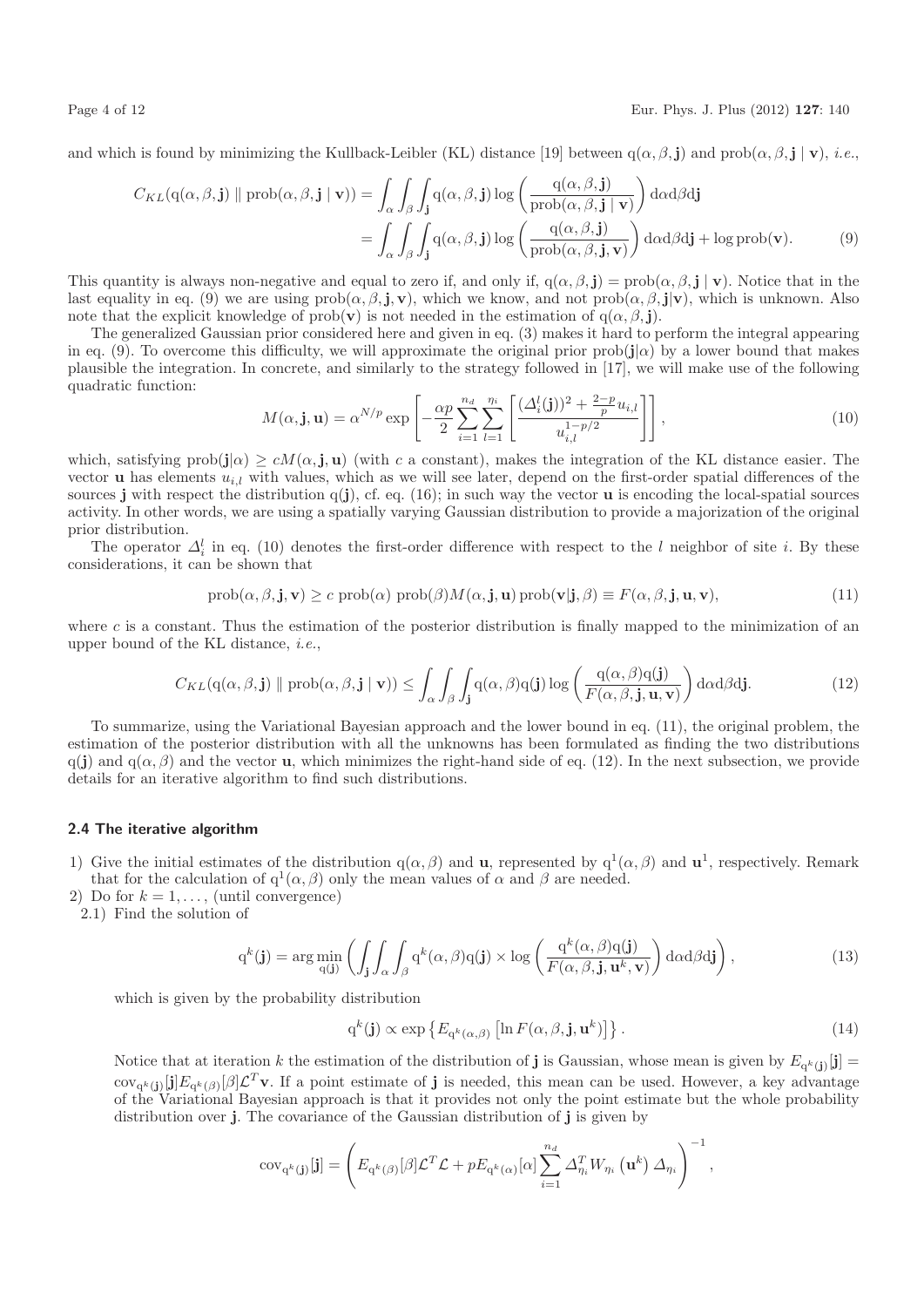Eur. Phys. J. Plus (2012) 127: 140 Page 5 of 12

where the matrix  $\Delta_{\eta_i}$  have elements which are all zeros at the l-th row except for two positions: value of 1 at column i and of  $-1$  at column  $l \in \eta_i$ . Thus,  $\Delta_{\eta_i}$  has dimensions of  $\eta_i \times n_d$ . We have also defined that  $W_{\eta_i}\left(\mathbf{u}^k\right) \equiv \text{diag}\left(\frac{1}{\left(u^k\right)^{1}}\right)$  $\setminus$ .

$$
w_{\eta_i}(\mathbf{u}) = \text{diag}\left(\frac{u_k}{(u_{i,l}^k)^{1-p/2}}\right)
$$
  
2.2) Find the solution of

$$
\mathbf{u}^{k+1} = \arg\min_{\mathbf{u}} \left( \int_{\alpha} \int_{\beta} \int_{\mathbf{j}} q^k(\alpha, \beta) q^k(\mathbf{j}) \times \log \left( \frac{q^k(\alpha, \beta) q^k(\mathbf{j})}{F(\alpha, \beta, \mathbf{j}, \mathbf{u}, \mathbf{v})} \right) d\alpha d\beta d\mathbf{j} \right),\tag{15}
$$

which is given by the vector

$$
u_{i,l}^{k+1} = \left(\Delta_i^l \left[E_{\mathbf{q}^k(\mathbf{j})}[\mathbf{j}]\right]\right)^2 + \frac{1}{n_d \eta_i} \sum_{j=1}^{n_d} \text{trace}\left[\text{cov}_{\mathbf{q}^k(\mathbf{j})}[\mathbf{j}] \times \Delta_{\eta_j}^T \Delta_{\eta_j}\right].
$$
 (16)

Notice that the sum appearing in the second term in the right-hand side is constant and independent of  $i$ , thus the only dependence of  $u_{i,l}^{k+1}$  in that second term comes from  $\eta_i$ .

2.3) Find the solution of

$$
\mathbf{q}^{k+1}(\alpha,\beta) = \arg\min_{\mathbf{q}(\alpha,\beta)} \left( \int_{\alpha} \int_{\beta} \int_{\mathbf{j}} \mathbf{q}(\alpha,\beta) q^k(\mathbf{j}) \times \log \left( \frac{\mathbf{q}(\alpha,\beta) \mathbf{q}^k(\mathbf{j})}{F(\alpha,\beta,\mathbf{j},\mathbf{u}^{k+1},\mathbf{v})} \right) d\alpha d\beta d\mathbf{j} \right),\tag{17}
$$

which is given by the probability distribution

$$
\mathbf{q}^{k+1}(\alpha,\beta) = \mathbf{q}^{k+1}(\alpha)\mathbf{q}^{k+1}(\beta) \propto \exp\{E_{\mathbf{q}^k(\mathbf{j})}\left[\ln F(\alpha,\beta,\mathbf{j},\mathbf{u}^{k+1})\right]\}.
$$
 (18)

This equation ensures that  $q^{k+1}(\alpha)$  and  $q^{k+1}(\beta)$  are Gamma distributions. At the k-th iteration the estimation of the two hyperparameters  $\alpha$  and  $\beta$  are given, respectively, by the expectations of  $q^{k+1}(\alpha)$  and  $q^{k+1}(\beta)$ . The inverse of the expectations are given by

$$
\left(E_{\mathbf{q}^{k+1}(\alpha)}[\alpha]\right)^{-1} = \gamma_{\alpha} \frac{1}{\bar{\alpha}^o} + (1 - \gamma_{\alpha}) \frac{p \sum_{i=1}^{n_d} \sum_{l=1}^{\eta_i} \left(u_{i,l}^{k+1}\right)^{\frac{p}{2}}}{n_d},\tag{19}
$$

and

$$
\left(E_{\mathbf{q}^{k+1}(\beta)}[\beta]\right)^{-1} = \gamma_{\beta} \frac{1}{\bar{\beta}^o} + (1 - \gamma_{\beta}) \frac{E_{\mathbf{q}^k(\mathbf{j})} \left[\|\mathbf{v} - \mathcal{L}\mathbf{j}\|^2\right]}{n_e},\tag{20}
$$

where we have defined the ratios  $\bar{\alpha}^o \equiv a^o_\alpha/b^o_\alpha$  and  $\bar{\beta}^o \equiv a^o_\beta/b^o_\beta$ , where  $a^o_\omega$  and  $b^o_\omega$  were introduced in eq. (5). The parameters  $0 \leq \gamma_\alpha \leq 1$  and  $0 \leq \gamma_\beta \leq 1$  are modeling our confidence on the parameters of the Gamma priors. When this confidence is zero, only the data are responsible for the estimation of  $\alpha$  and  $\beta$ . When they are equal to 1,  $\alpha$  and  $\beta$  are specified in advance by the user and fixed in the whole iterative process. The term  $E_{\mathbf{q}^k(\mathbf{j})} \left[ \|\mathbf{v} - \mathcal{L} \mathbf{j}\|^2 \right]$  in eq. (20) is calculated by using

$$
E_{\mathbf{q}^k(\mathbf{j})} \left[ \|\mathbf{v} - \mathcal{L}\mathbf{j}\| \right]^2 = \|\mathbf{v} - \mathcal{L}E_{\mathbf{q}^k(\mathbf{j})}[\mathbf{j}] \|^2 + \text{trace} \left[ \text{cov}_{\mathbf{q}^k(\mathbf{j})}[\mathbf{j}] \mathcal{L}^T \mathcal{L} \right]. \tag{21}
$$

Finally, it is important to remark that the algorithm presented here has an interesting limit: when  $p = 2$  and without hyperparameter estimation, the method coincides with the so-celebrated LORETA algorithm [4]. Thus, fixing the values of  $\alpha$  and  $\beta$  in the calculation of  $E_{q^k(j)}[j]$  and  $cov_{q^k(j)}[j]$  (that is, giving full credibility to the values provided by the user), needed in the algorithm stage 2.1), and observing that the W-matrix (appearing into the covariance cov<sub>q<sup>k</sup>(j)</sub>[j]) is the identity matrix, one can write for the mean value that  $\mathbf{j} = \mathcal{T}\mathbf{v}$  with  $\mathcal{T} = \left(\mathcal{L}^T\mathcal{L} + \mu \sum_{i=1}^{n_d} \Delta_{\eta_i}^T \Delta_{\eta_i}\right)^{-1} \mathcal{L}^T$ and  $\mu = \frac{2\alpha}{\beta}$ , which is the LORETA solution [4]. Notice that this solution does not require any iteration, so a point estimation of the localization problem can be achieved by only inverting once the matrix  $T$ .

#### 2.5 Comparison to other similar existing methods

Together with the localization method presented in this paper, there are other methods that estimate both sources and hyperparameters. In [5,6,9] the authors used hierarchical linear priors incorporating a linear combination of quadratic priors. The hierarchical linear prior belongs to the family of parametric empirical Bayes approaches [5]. In ths family the prior covariance of the sources is defined as a linear mixture of covariance components. In this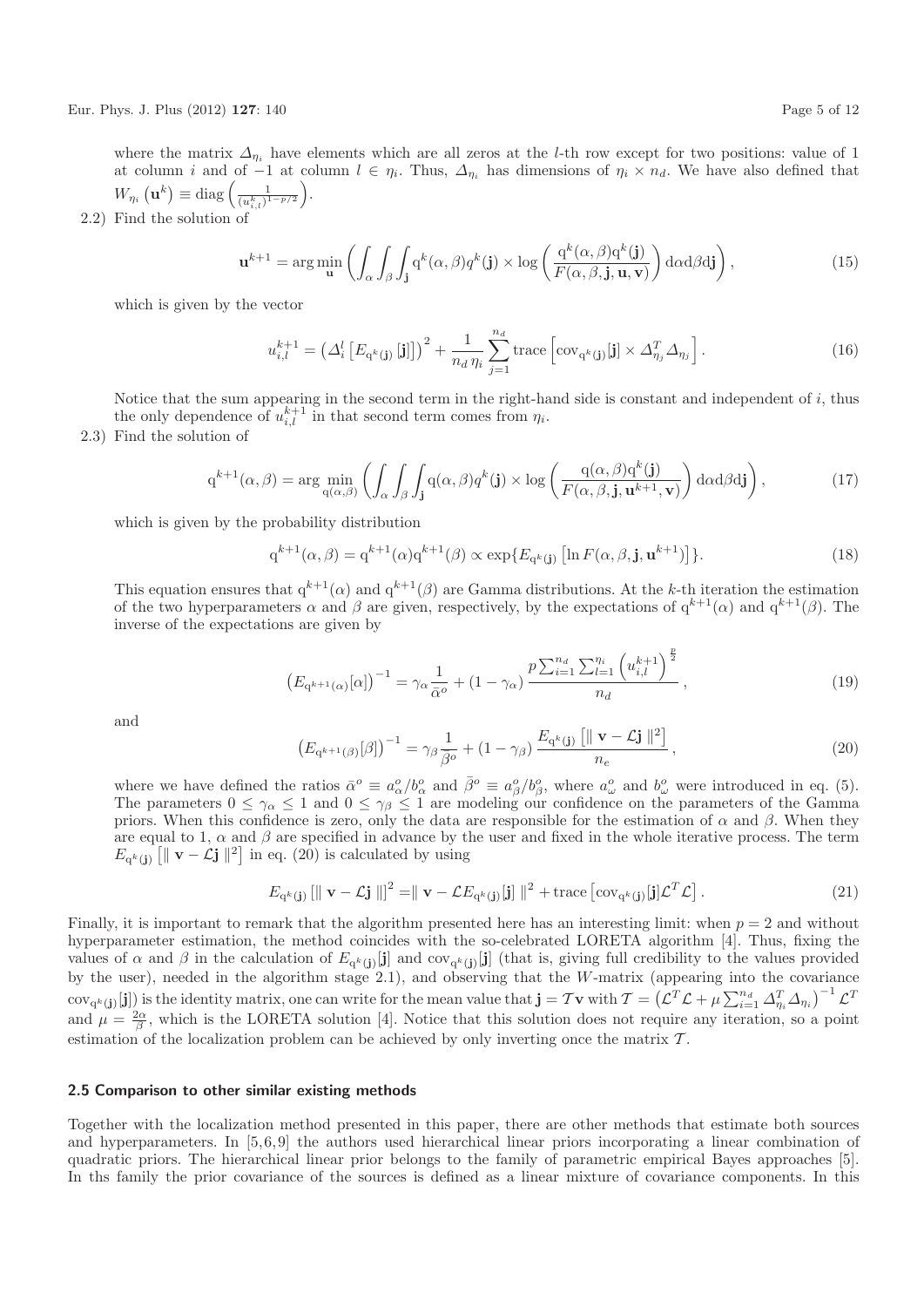context, the model parameters at a given level can be treated as a prior for the level one step below. Interestingly, this approach allows to introduce in the prior covariance different terms, such as a smoothness prior (3D Laplacian prior), a compensation term for the estimation bias of deep sources (a weighting prior), and even spatio-temporal location priors accounting for a set of activated regions at a given time instant and/or location (by a diagonal matrix whose elements are equal to 1 if the source is active), see  $[6, 9]$  for further details. This approach needs a careful definition of the activated regions to provide an appropriate localization; to overcome this problem, the authors suggested the use of anatomical information and fMRI-thresholded statistical maps. The sources and the hyperparameters are estimated via ReML (Restricted Maximum Likelihood) method, a variant of EM (Expectation Maximization). There are two main differences between the methods presented in [5, 6, 9] and our method here: first, we use (they did not) a Variational Bayesian approach which minimizes the KL distance; second, our generalized Gaussian prior allows not only for the consideration of Gaussian priors (as they did) but also for other classes of Lp-norm–based priors.

In [5, 6, 9] the authors performed EM-based hyperparameters estimation, but Variational Bayesian localization was used as well in [10]. Here, the authors proposed a Gaussian prior where the covariance was a non-negative weighted sum of positive semidefinite matrices. Each positive semidefinite matrix defined a localization prior. A localization prior corresponds, for instance, to a single dipolar source at a given location or to sources with some spatial extent. Then the authors performed Automatic Relevance Determination principles to propose three different methods to estimate the weights, (in other words) the active positive semidefinite matrices. Our approach differs from the one in [10] in the use of a source prior with non-quadratic energy which is able to estimate the location of punctual as well as reduced-size areas of activity of the brain without specifying all their possible locations.

Despite the similarity of our approach to the methods mentioned here, the LORETA algorithm [4] has been, by far, much more widely used for the EEG source localization problem and it is for this reason why in sect. 3 ("Results") we choose the LORETA method to be the control for testing the performance of the our localization method. Further research will elaborate a more systematic (simulations-based) comparison with the other methods, the ones acknowledged here that use Gaussian priors, and other methods specifically desgined for focused localization, see, for instance, [20, 21].

#### 2.6 Calculation of  $\mathcal L$  in eq. (1), the Lead Field matrix

Similarly to the approach utilized in [14], here the matrix  $\mathcal L$  was calculated based on the template for the cortical mesh which is included in SPM8 [22]. The initial 8196 vertices were downsampled to  $n_d = 1200$  vertices. While the coarser mesh provided a less accurate cortex geometry, however, it significantly reduced the computational cost. The matrix  $\mathcal L$  was then computed using the BEM method from FieldTrip [23] in which the sensors are located according to a 64-channel montage, canonical scalp and meshes for the outer and inner skull, all of them included in SPM8.

#### 2.7 The two simulated scenarios: abrupt and smooth profiles of electrical activity

We have simulated two plausible scenarios. The first one is generated by a strong circular area of electrical activity, 20 mm radius and strength of 30 (adimensional). In this case, there are, in total, a number of 26 active dipoles of the possible 1200 existing in the cortical mesh, which can be easily eye-counted from fig. 1A, considering the fact that each dipole is located at a vertex of the cortical mesh. This scenario is named the abrupt case.

The second scenario considers a similar but weaker circular area (with the same radius of 20 mm but with a weaker strength of 15) which smoothly is attenuating up to a distance of 150 mm from the center of the circular area. In this case, there are 1039 active dipoles (of a total number of 1200 dipoles), see fig. 2A. This scenario is named the smooth case.

These two scenarios have been designed based on previous studies: first, the authors in [6] worked with a realistic head model (T1-weighted MRI based) of 12300 dipoles uniformly distributed throughout the entire brain volume and 61 EEG sensors to define priors locations (fMRI based) with a spheric shape of 7 mm far from the central dipole. Only dipoles within this sphere were defined as active. Then, this mask was introduced into the prior to perform localization. The use of this spherical geometry has inspired the design of the two scenarios presented here. In another paper, for a very simplified head model (a three-spheres shell model) with 1716 dipoles and only 27 EEG electrodes, the authors in [9] simulated a single source as the one we have considered, cf. top-left graph in fig. 2 of ref. [9]. Finally, in another paper, and for a realistic mesh of 6004 dipoles, the authors in [12] considered spatial profiles for the neuronal generators consisting in Gaussian blobs (in concrete two blobs) whose locations change with time, i.e. the activated sources have spatio-temporal dynamics. Notice that, although we have not considered any dynamics in the generators, for a given snapshot the profile of the neural generators for a given blob in [12] is quite similar in comparison with our case.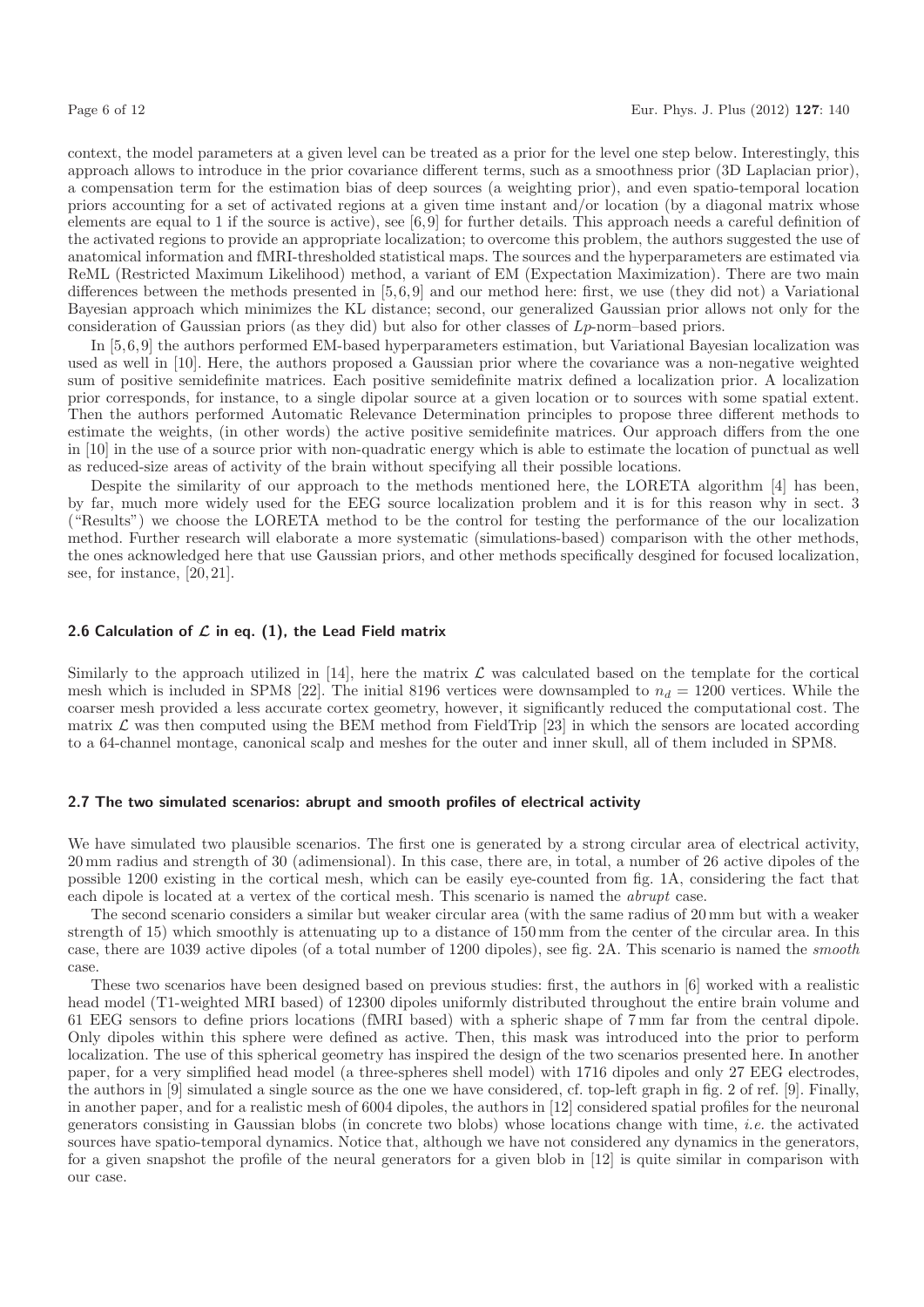

Fig. 1. Visualization of the algorithm performance for abrupt sources. A) Original sources. B) At SNR = 30 dB the initial and final algorithm estimates for  $p = 1.00, 1.50, 2.00$ . C) Similar to B) but for SNR = 10 dB. In all figures the neural activity has been rescaled to its maximum value, thus normalizing activities between the values 0 and 1.

#### 2.8 Generation of observation vector v

The observation vector  $\bf{v}$  is generated according to eq. (1) for different levels of noise: 0 dB, 10 dB, 20 dB, 30 dB. The calculation of the Lead Field matrix is explained in sect. 2.6. The neuronal generators were simulated in two possible scenarios (cf. sect. 2.7); thus eq. (1) comes out with two v vectors, each one for each of the situations. For each of the described scenarios, the values of  $p = 1.00, 1.25, 1.50, 1.75, 2.00$  defining the prior and the two observed v are used to perform localization. In such a way, the algorithm performance is studied over *quenched*-noise observations rather than varying the noise and computing means over multiple noise-realizations.

#### 2.9 Initial conditions used in the iterative algorithm

The initial condition of the source activity was  $\mathbf{j}^1 = \mathcal{L}^T \mathbf{v}$ , which, according to eq. (1), gives a *naive* back-projection estimation of the sources, see figs. 1 and 2, "initial" label.

For the vector  $\mathbf{u}^1$  we utilized  $u_i^1 = (\Delta_i^x \mathbf{j}^1)^2 + (\Delta_i^y \mathbf{j}^1)^2 + (\Delta_i^z \mathbf{j}^1)^2$ , neglecting the second term in the right-hand side of eq. (16).

For the two hyperparameters  $\alpha$  and  $\beta$  their initialization is flexible, and different values did perform equally well, by simply keeping one constraint, the hyperparameter  $\alpha$  has to be initialized about 10 orders (or more) of magnitude smaller than  $\beta$ . Otherwise, the algorithm resulted in a very high MSE. For example, if  $\alpha^1 = 1$  then  $\beta^1 = 10^{10}$  (or larger) did work well. This issue is related to the magnitude values of the Lead Field matrix; if the values are small as it occurs in our case with the calculation performed with FieldTrip (sect. 2.6), then  $\beta$  has to be initialized to a very large value in comparison to  $\alpha$ . Another alternative would have been to rescale  $\beta$  to the values of the Lead Field matrix, but this possibility has not been explored here.

Without loss of generality, we use  $\gamma_{\alpha} = 0$  and  $\gamma_{\beta} = 0$ . Thus, according to eqs. (19) and (20), solely the data are responsible for the estimation of  $\alpha$  and  $\beta$ , and no prior information on them is included.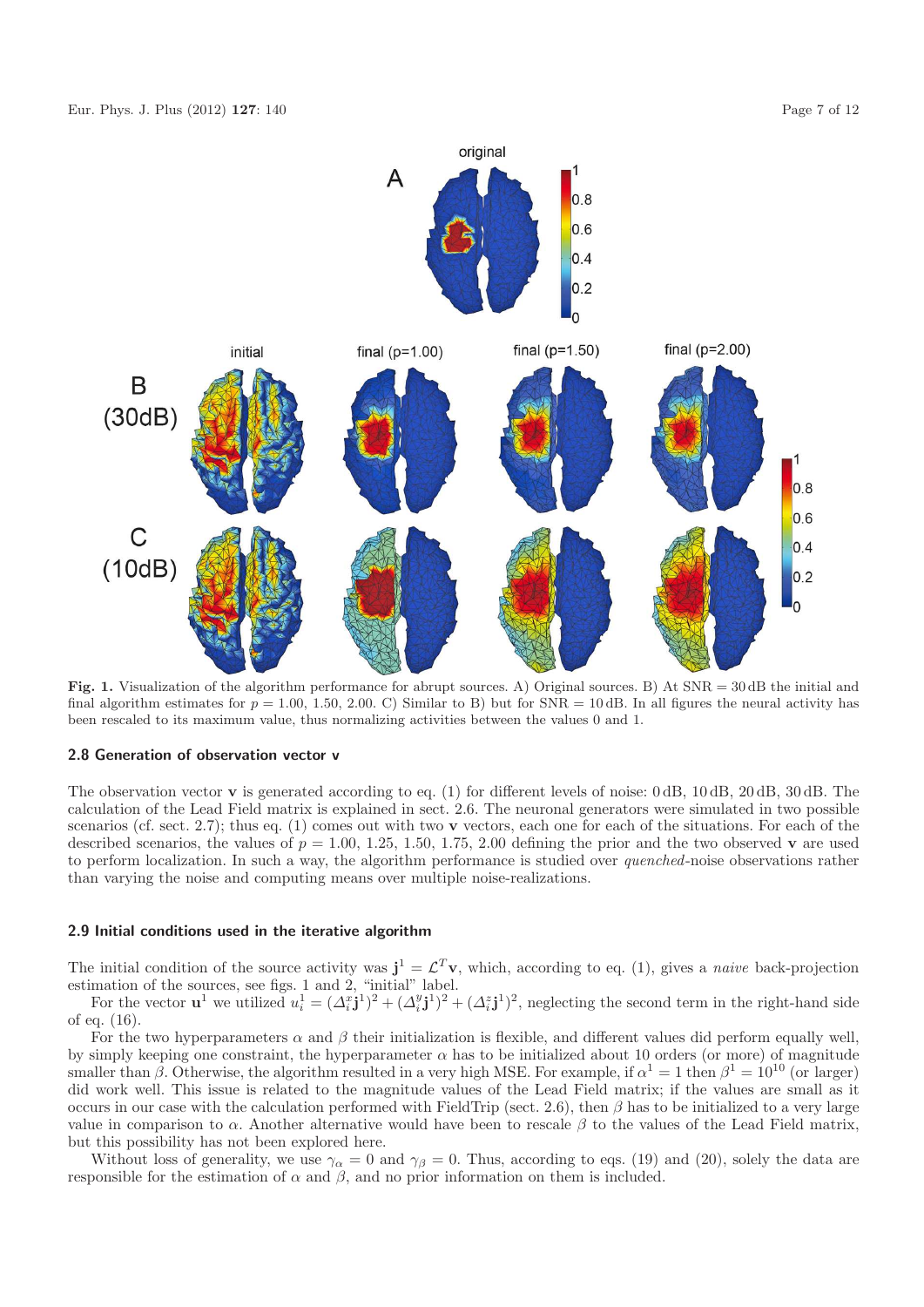

Fig. 2. Visualization of the algorithm performance for smooth sources. Similar to fig. 1 but for smooth sources (see sect. 2). The activity has been normalized between values 0 and 1 for all figures.

## 3 Results

In this section, we applied the algorithm for source localization presented in sect. 2.4 to two possible scenarios: one in which the cortical sources are abruptly distributed and other in which sources are smoothly expanded throughout the entire cerebral cortex. The electrical activity in each scenario is plotted in figs. 1A and 2A, label "original".

#### 3.1 Algorithm performance

The algorithm performed source localization for different values of the shape parameter  $p$ . Figure 1 shows the results for the abrupt scenario. The original sources are represented in fig. 1A; next, the localization was performed in the presence of two levels of noise, SNR = 30 dB (fig. 1B) and SNR = 10 dB (fig. 1C). In both figs. 1B and C, the label "initial" with the initial condition in the iterative algorithm for the estimation (explained in sect. 2.9). After algorithm convergence, the final estimation is represented for values of  $p = 1.0, 1.5, 2.0$ . Looking at the "final" estimation, one can see by eye inspection that for  $p = 2$  the localization is more spread compared to the case of  $p = 1$ , and this happens for both situations high: (10 dB) and low (30 dB) noise. The having a more spread estimation means that some of the dipoles have a higher activity compared with the original sources, what will produce a larger Mean Squared Error (MSE) for the case of  $p = 2$  compared to  $p = 1$ .

In a similar manner, fig. 2 shows, for smooth sources, the "original", "initial" and "final" estimates of source activity. Now, in fig. 2, in contrast with what happened for abrupt sources, the final estimate hardly depended on the noise level. Thus, for high noise of  $SNR = 10$  dB the estimation is p-independent (fig. 2C). For low noise of SNR  $= 30$  dB, fig. 2B shows that the estimation of  $p = 1$  is worse compared to  $p = 2$ , and this can be observed by looking at the central area of the brain activity, the region in which sources have larger values. Here, the final estimation for  $p = 1$  has more active sources within the central area, which will increase the MSE for  $p = 1$  compared to  $p = 2$ .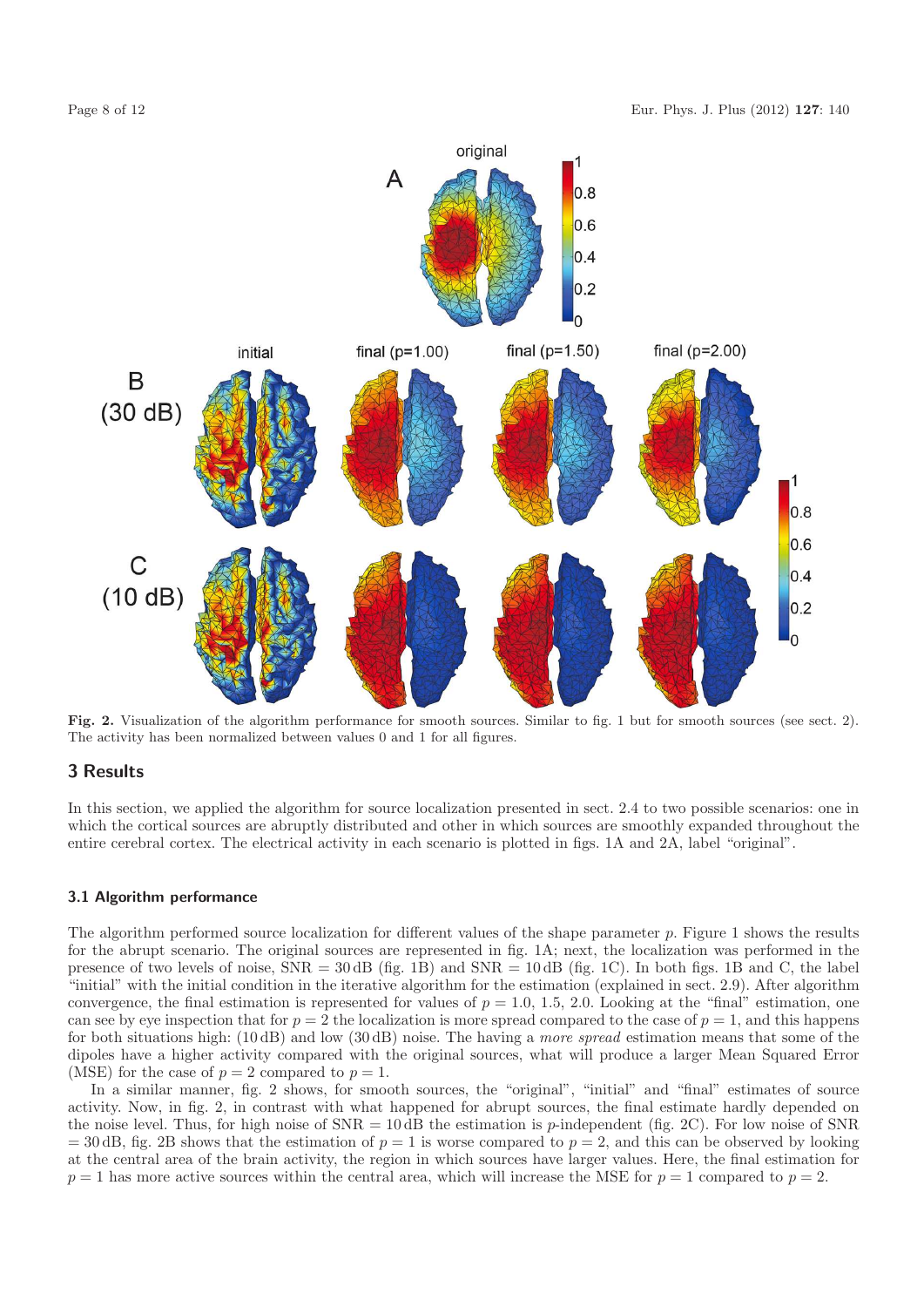

Fig. 3. Quantification of the algorithm performance. From very high  $(SNR = 0 dB)$  to very low noise  $(30 dB)$ , the MSE between the original sources and the final estimates is plotted versus the prior shape parameter p. Concretely, we have simulated  $p = 1.00, 1.25, 1.50, 1.75, 2.00$ . Red lines correspond to the MSE obtained for abrupt sources and the blue lines are for the smooth situation.

The performance visualization shown in figs. 1 and 2 was also quantified by the MSE between the final estimate and the original sources. The MSE versus the parameter p is illustrated in fig. 3 for different values of noise (SNR =  $0 dB$ , 10 dB, 20 dB and 30 dB) and the two scenarios: abrupt (red lines) and smooth (blue lines). The high noise of 0 dB shows that in this case neither for the abrupt nor for the smooth scenario there is a p-dependence for the estimation performance. At 10 dB the MSE for the smooth scenario is not dependent on p but it does depend on p for the abrupt scenario; indeed, one can see how the estimation for  $p = 1$  performs with less MSE compared to  $p = 2$ , with a relative MSE improvement of the 167% (MSE of 32.90 for  $p = 1$  vs. 87.96 for  $p = 2$ ). A similar tendency occured for the 20 dB noise. The MSE was quite independent of p for smooth sources and better for  $p = 1$  compared with  $p = 2$  for the abrupt scenario (with a relative MSE improvement of the 317%; MSE = 10.60 for  $p = 1$  vs. 44.23 for  $p = 2$ ).

The MSE obtained at the very low noise of 30 dB shows a peculiarity compared to higher-noise situations: for smooth sources the case of  $p = 2$  performed better than  $p = 1$ . The relative MSE improvement was for this case of the 100%, MSE = 58.53 for  $p = 1$  and MSE = 29.26 for  $p = 2$ . When sources were abruptly generated,  $p = 1$  performed better than  $p = 2$ , similar to the other situations in presence of a higher noise; the relative MSE improvement was of the 199% (MSE = 8.73 for  $p = 1$  and 26.11 for  $p = 2$ ).

Finally, it is important to remark that in fig. 3, the values of MSE versus p allow to monitor not only the extremal values of  $p = 1$  and  $p = 2$  but its tendency; thus, when  $p = 1$  performed better than  $p = 2$  (for abrupt sources at 10 dB, 20 dB and 30 dB) the improvement occurred gradually modulated along the different values of p. And similarly for the smooth scenario at 30 dB; the performance monotonously increased (the MSE decreased) in the direction from  $p=1$  to  $p=2$ .

#### 3.2 Validation of the hyperparameter estimation

We have shown, in sect. 2.3, how the Variational Bayesian approach produces eqs. (19) and (20) to perform hyperparameter estimation. Herein, we have examined the quality of the estimated parameters  $\alpha$  and  $\beta$ , and this is illustrated in fig. 4 in panels A and C for abrupt sources and  $p = 1$ , and in panels B and D for smooth sources and  $p = 2$ .

To explore appropriately the 2D space  $(\alpha, \beta)$ , we have defined the hyperparameters ratio  $\lambda \equiv \alpha/\beta$  to be the control parameter. If  $\hat{\lambda}$  denotes the estimation achieved by the iterative algorithm, then values of  $\lambda < \hat{\lambda}$  consider for the localization more dominant the observations than the prior, and viceversa, the values satisfying that  $\lambda > \lambda$ weight more the prior than the observations. This can be eye-observed, for instance, in fig. 4A. The brain sources corresponding to  $\lambda = 10^{-1} \hat{\lambda}$  shows that the estimated sources are localized within a smaller region compared to the estimated solution as observations are more dominant than the prior. For values of  $\lambda = 10\hat{\lambda}$ , the localization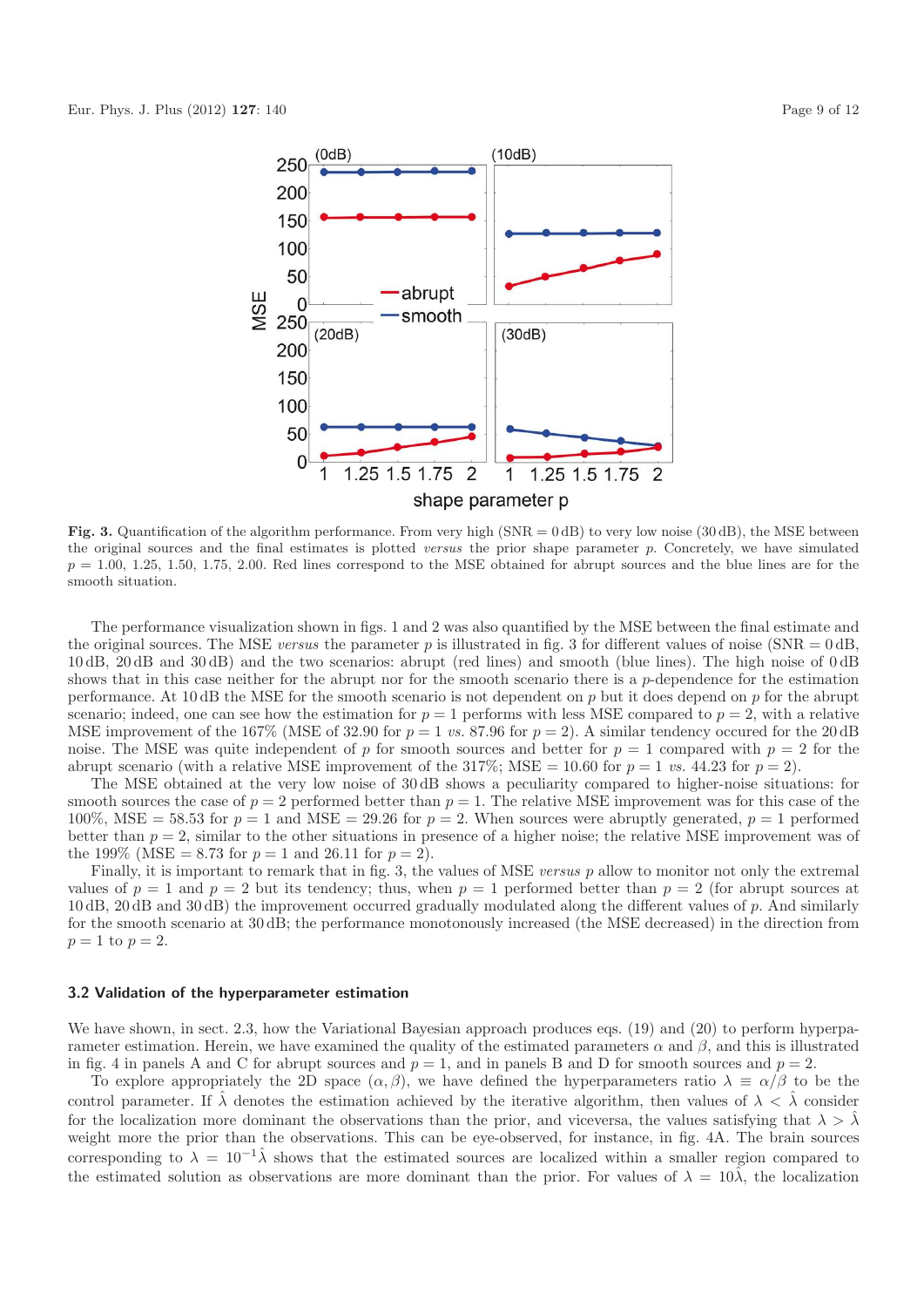

Fig. 4. Validation of the hyperparameter estimation. A) and C) Abrupt sources and  $p = 1$ . B,D: Smooth sources and  $p = 2$ . A) and B) Brain activity visualization for the original and the final estimates at different values of the hyperparameters ratio  $\lambda \equiv \alpha/\beta$  (details in the text). The value of  $\lambda = \hat{\lambda}$  is the one corresponding to the algorithm estimation, marked with an arrow in panels C) (abrupt) and D) (smooth). For illustration purposes, we also showed the final estimates and their corresponding MSE localization values for values of  $\lambda = 10\hat{\lambda}$  and  $\lambda = 10^{-1}\hat{\lambda}$ . C) and D) For both panels, the algorithm estimation performs close to the minimum of the MSE curve. A), B), C) and D) The noise was fixed at  $SNR = 10$  dB.

spreads out to the whole left hemisphere (the anterior brain —the front— coincides with the upper brain). A similar interpretation can be made for fig. 4B.

The localization with no-hyperparameters estimation and  $p = 2$  coincides with the localization performed by LORETA [4], what is represented along the MSE curve in fig. 4D (all the points with  $\lambda \neq \lambda$ ).

For both plots, figs. 4C and D, the algorithm estimation gives an excellent hyperparameters estimation  $\lambda$ , as the localization performed at that point falls very close to the minimum of the MSE curve.

## 4 Discussion

We have presented a new Bayesian method for localization of the EEG sources. The method uses a Varional Bayesian approach to derive an algorithm which allows for the simultaneous estimation of both hyperparameters and sources. In addition, the method incorporates a generalized Gaussian prior, in which the shape parameter  $1 \le p \le 2$  operates as a control parameter in the model, allowing the transition from the standard Gaussian prior  $(p = 2)$  as in LORETA [4] to the Laplacian prior  $(p = 1)$ . In between the two cases, other values of p can be explored by our algorithm.

We have performed the localization based on simulated EEG data corresponding to two different situations, one in which strong sources are originally compacted in a narrow region (named the abrupt situation) and a smooth situation in which the sources are widely spread throughout (almost) the entire cortical surface.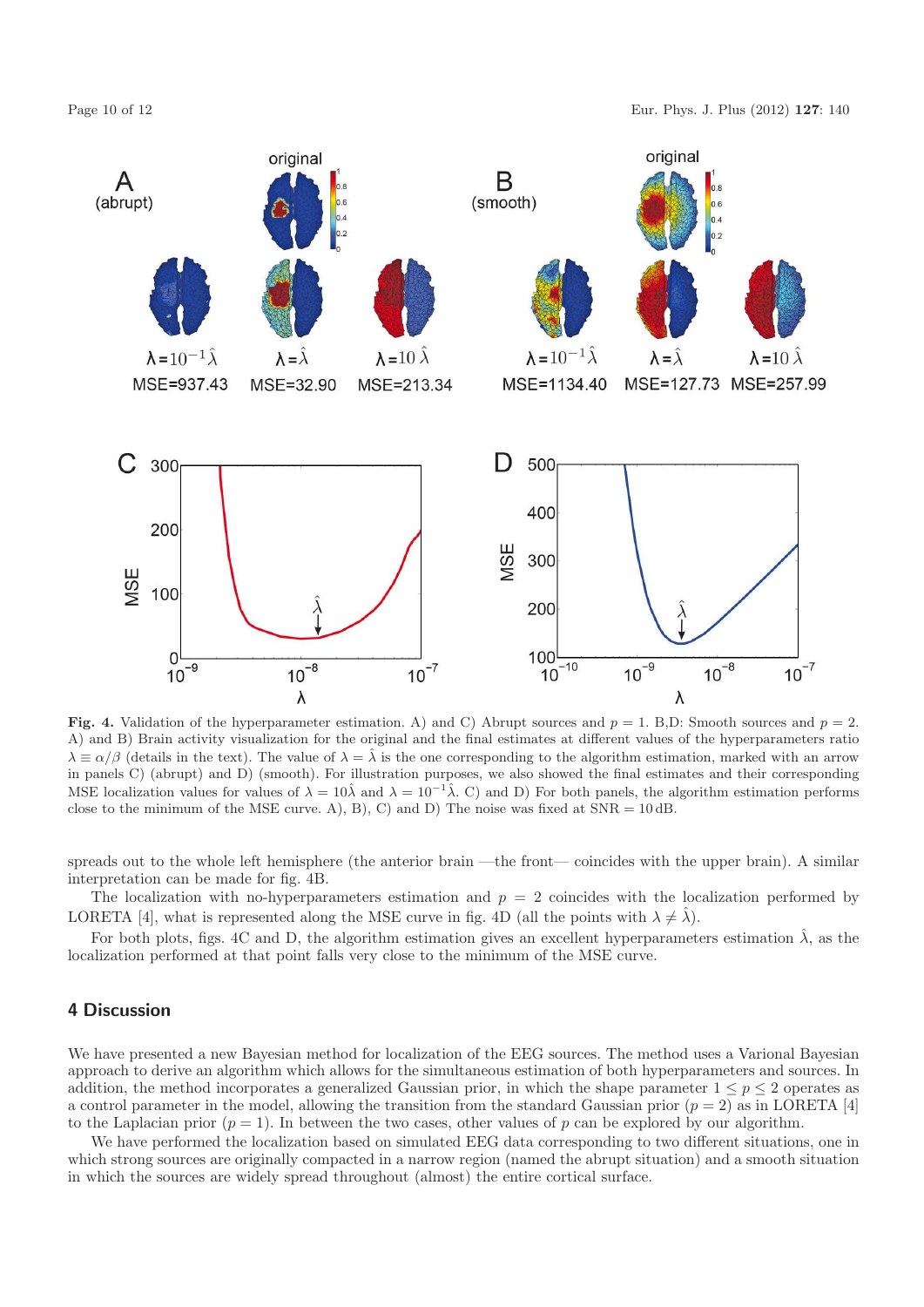Eur. Phys. J. Plus (2012) 127: 140 Page 11 of 12

We have provided quantitative evidence that for abrupt sources, the case of  $p = 1$  performs better (with smaller MSE) than  $p = 2$ , and this occurred for a wide regime of noise values (SNR = 10 dB, 20 dB, 30 dB). For smooth sources, the estimation was p-independent for most of the noise simulated scenarios  $(0 \text{ dB}, 10 \text{ dB} \text{ and } 20 \text{ dB})$ . However, for very low noise such as  $SNR = 30 \text{ dB}$ ,  $p = 2$  performed with lower MSE than  $p = 1$ . This tendency was preserved from intermediate values of p, *i.e.*, from  $p = 1$  to  $p = 2$  the MSE increased for abrupt sources and decreased for smooth ones.

We have quantitatively validated the hyperparameters estimation achieved by our algorithm. We have simulated different fixed values of hyperparameters and computed the MSE curve as a function of the hyperparameter ratio  $\lambda \equiv \alpha/\beta$ . For both abrupt and smooth sources, the values of the estimated hyperparameters are close to the minimum value of the MSE curve.

We have simulated different noise levels ranging from  $SNR = 0$  dB to 30 dB. Although in practical EEG source localization the SNR is generally below 0 dB, there are different possibilities to increase the SNR after processing the EEG data; one, for instance, is the one performed during Event-Related Potentials (ERP), in which by averaging over multiple EEG time series of same-conditions experiments, it is possible to increase the SNR up to values of about 10 dB (this detail was acknowledged by one of the reviewers). Notice, however, that the ERP procedure is strongly limited by the possibility of performing multiple repetitions of same-conditions experiments, useful, for instance, to study sensory, cognitive and behavioural neuroscience in which many pairs of stimulation response can be recorded. However, this possibility does not exist in other situations such as during epileptic seizures, in which only a small number of recordings sessions are available (very often there is only one), so the ERP data manipulation is meaningless. Thus, even if the exploration of this possibility is beyond the scope of the present work, we believe that for these situations in which ERP manipulation is not possible to be performed, an alternative procedure to increase the SNR of the EEG time series might be the consideration of spatio-temporal priors in which if two EEG time events are close to each other, it is more likely to have a higher temporal correlation between those two events compared with events which are far separated in the time distance (the closer, the more correlated), similar to the modelization presented in [24, 12]. For these reasons it is important to remark that the practical limitation of having the SNR of the EEG time series very low does not mean that the method presented here is not valid. Simply, in order to have a meaningful localization, one needs to perform inference over time series in which the signal is enough to be decoded; otherwise the localization on purely noise is meaningless.

Last but not least, we want to comment on some possible extensions to the modelization we have presented here; our algorithm fixes  $p$  and then performs localization. But real physiological conditions might require a more selfadapting and dynamical mechanism for the parameter p. Unlike our modelization, sources which are smooth or abrupt at one time instant do not necessary remain invariant but may vary with the time course of neural activity. Thus, for instance, during an epileptic seizure neural sources can be more abrupt distributed at the seizure onset (then better localized by  $p = 1$ ) but later, after the seizure propagation, sources can become more smooth, thus  $p = 2$  can be more appropriate for localization. Another interesting issue is related to the fact that in our modelization the parameter  $p$  is global and the same for all the possible cortical dipoles. But a more flexible and adaptable localization might require to have different values of p for different dipoles, which might have important consequences for real localization of cortical sources.

Work supported by MICINN, Ministerio de Ciencia e Innovacion, Ref. TIN2010-15137. JMC thanks previous funding from MICINN (Programa Ramón y Cajal) and currently from Ikerbasque: The Basque Foundation for Science. Special thanks go to M. Luessi, who performed the calculation of the Lead Field matrix used in this paper.

## Appendix A. Simple statistics of the Gamma distribution

Here, we mention some of the properties used in the text related to the Gamma distribution, cf. eq. (5). Its mean, mode and variance are given by

$$
\text{mean}[\omega] = \frac{a_{\omega}^o}{b_{\omega}^o},
$$

$$
\text{mode}[\omega] = \frac{a_{\omega}^o - 1}{b_{\omega}^o},
$$

$$
\text{variance}[\omega] = \frac{a_{\omega}^o}{(b_{\omega}^o)^2}.
$$
(A.1)

Notice that the gamma distribution has a very interesting property, if we multiply  $a_{\omega}$  and  $b_{\omega}$  by  $\lambda > 0$ , the mean of the new Gamma distribution does not change but its variance is divided by  $\lambda$ . This allows the introduction of prior information on  $\omega$ , very vague when  $\lambda$  is small or very precise when  $\lambda$  is large.